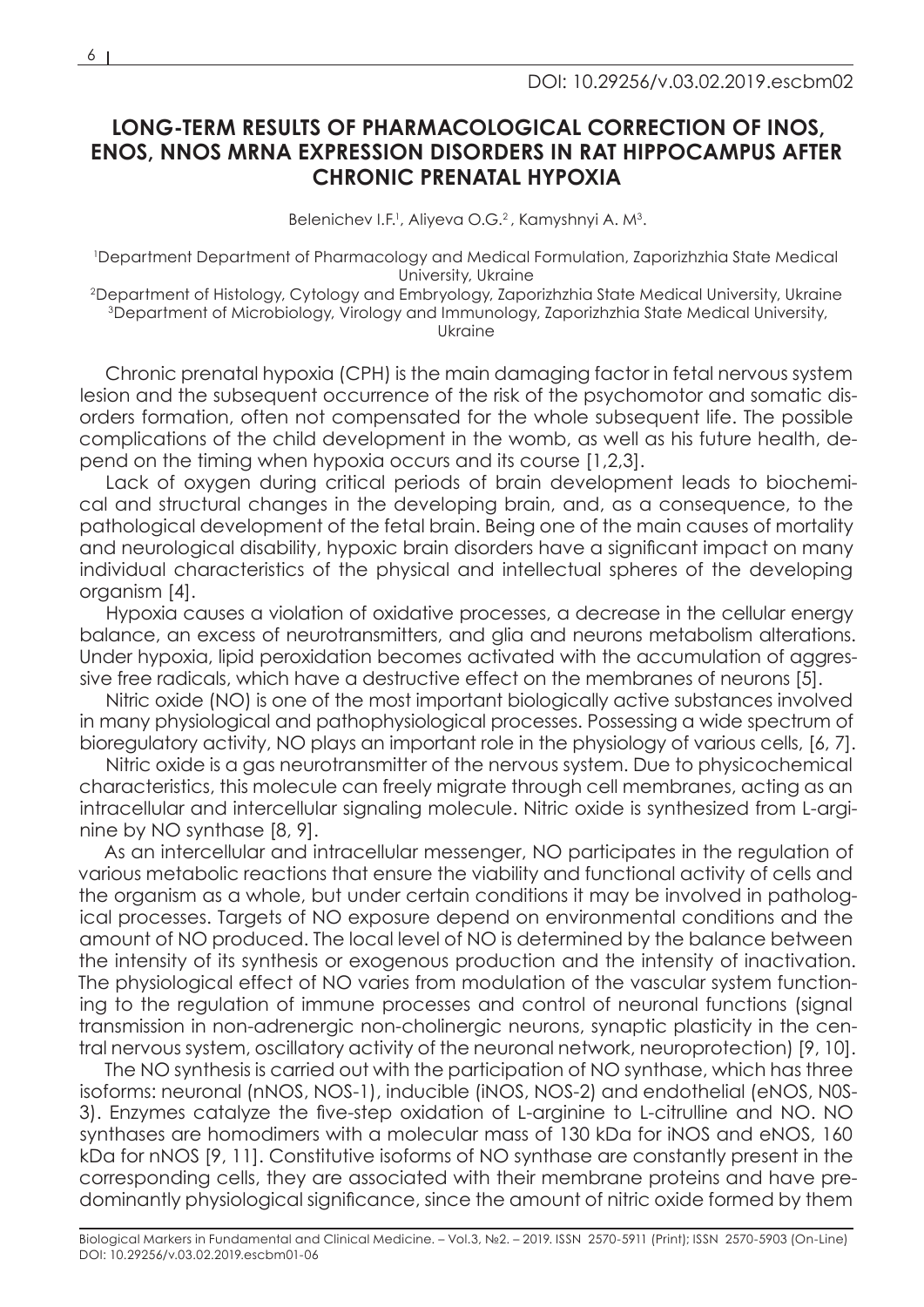is relatively small [12]. Neuronal NOS acts in the regulation of growth and differentiation of central nervous system (CNS) cells and, presumably, in their recovery after local ischemic brain damage [9, 13]. Endothelial NOS plays a leading role in ensuring a constant baseline level of NO, which is associated with the implementation of local endothelial cytoprotection mechanisms and the maintenance of vascular homeostasis [3, 9]. A decrease in the activity of this isoform leads to an increase in endogenous NO deficiency and is one of the key factors in cerebrovascular pathology, nNOS and eNOS are Ca<sup>2+</sup> dependent. Neuronal and endothelial NO synthases are constitutive enzymes, the activation of which, as a rule, is associated with immediate allosteric modulations of the enzyme molecules, in contrast to iNOS, whose activity increases at a longer time period due to activation of the corresponding genes expression. iNOS is not associated with membrane proteins. It is synthesized in the cytosol in response to an external influence on the cell and demonstrates activity 6-8 hours after external exposure. Activation of iNOS induces the NO synthesis in high concentrations, which can be toxic to cells [14]. Recently, another constitutive form of NOS was found out in mitochondria, which was identified as mtNOS. It is mainly localized in the mitochondria of the brain [15]. Mitochondrial NOS (mtNOS) is similar in structure and functional features to inducible (iNOS). Nitric oxide synthesized by the mitochondrial isoform of NOS regulates mitochondrial activity and redox homeostasis. However, the question of what mtNOS is - a separate isoform of the enzyme or inducible NOS modified during translation or after, remains open. Low concentrations of NO have a neuroprotective effect in the brain, and relatively high concentrations arising from intense excitation contribute to neurons damage [3, 4, 7, 9]. CPH influence causes the activation of constitutional NO synthases as a compensatory reaction at the first stages. Further, the expression of iNOS in neurons, endothelial cells, activated astrocytes and microglia cells increases. The implementation of the research achievements of the nitroxydergic system under the CPH into practical medicine is fraught with a number of difficulties, the main one is the insufficient knowledge of the nitroxydergic system disorders in brain pathology after chronic exposure to hypoxia, as well as the almost complete absence of pharmacological agents that selectively affect the production or metabolism of NO in the body. Nevertheless, an active search for drugs that can influence developing pathological processes and can affect the activity of NO synthases is carried out [16]. Unfortunately, there is no common concept of neuroprotection following CPH to date. We have outlined several promising links of neuroprotection targets for this pathology: imbalance of coupled NOS systems, ROS overproduction, depression of endogenous neuroprotectors HSP70 / HIF-1a, SERM modulation, neuroapoptosis. A nitroxydergic system, namely iNOS, can be considered as an upcoming target for neuroprotection after exposure to CPH. We selected drugs demonstrating anti-ischemic, antioxidant, endothelioprotective activity, affecting the expression of cytoprotective proteins and in which neuroprotective activity was predicted - antioxidants Thiotriazolin and Mexidol, NO mechanisms modulator - L-arginine, modulators of the glutathione system (HSP - systems) - Glutoredoxin and Angiolin, selective estrogen receptors modulators - Tamoxifen, neurometabolic stimulant - Piracetam [17,18,19, 20]. Of greatest interest in this regard is (S) -2,6-diaminohexanoic acid 3-methyl-1,2,4-triazolyl-5-thioacetate "Angioline" synthesized by NPC Farmatron (RF Patent 2370492, IPC C 07 D 413/00 (2006.01)) [21]. The use of Angiolin in case of acute cerebral ischemia has led to an increase in the survival of sensomotor cortical neurons and cerebral vascular endotheliocytes, increase in VEGF expression, and normalization of the NO / SH ratio [20].

The aim of this work was a comparative analysis of the long-term effects of pharmacological correction of nitroxidergic system disorders in the hippocampus of rats after CPH using well-known neuroprotective drugs and the new original drug "Angiolin".

**Materials and Methods.** The experimental part of the study was carried out in strict accordance with the national "Joint Ethical Principles of Animal Experiments" (Ukraine,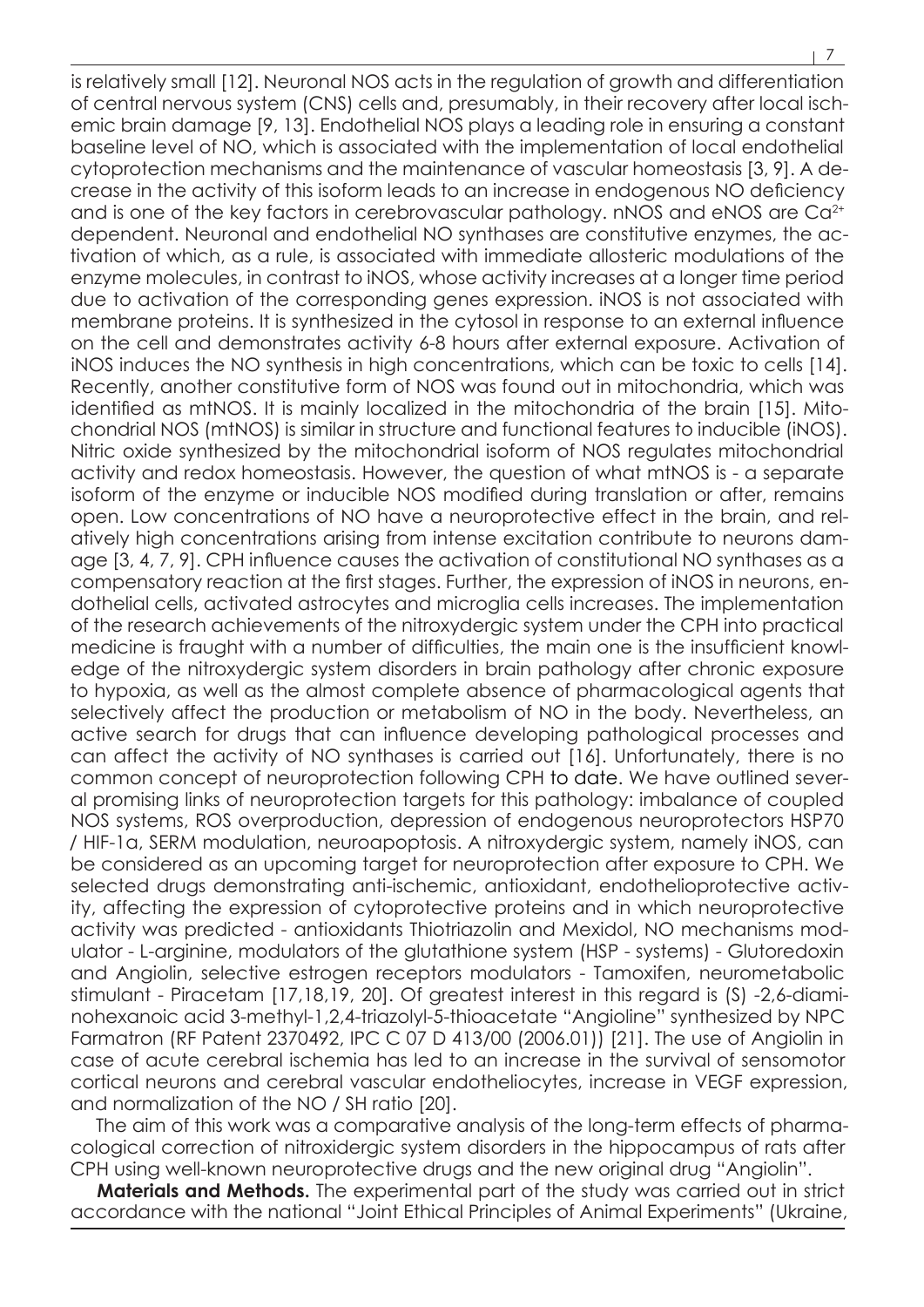2001), consistent with the Directive 2010/63/EU of the European Parliament and of the Council of 22 September 2010 n the protection of animals used for scientific purposes (Council Directive 2010 / 63EU of the European Parliament and of the Council (September 22, 2010) on the protection of animals used for scientific purposes). The studies were done on 36 male 1.5- month-old Wistar rats, obtained from females who were undergone modeling of chronic prenatal hypoxia in the progeny from the 16th day of pregnancy. For this purpose, we used the model of chronic hematic nitrite-induced prenatal hypoxia [21-24] in our modification. Pregnant female rats were daily injected subcutaneously with sodium nitrite at a dose of 50 mg / kg (dose causing moderate hypoxia) from 17 to 21 days of pregnancy (corresponding to the third trimester of pregnancy). Pregnancy term was determined counting from the date of sperms detection in a vaginal smear.

Newborn animals were divided into 9 groups: 1st — intact animals obtained from females with normal physiological pregnancy, 2nd group — control animals after simulated CPH, which were injected with 1 ml of physiological saline; 3–9 groups - animals after PH, to which, after birth, the drug was administered intraperitoneally in an effective dose (see table 1)

# **Table 1.**

| gr             | I <sup>Nº</sup> Drug (manufacturer)                                                                                                                                                                         | Dose        |
|----------------|-------------------------------------------------------------------------------------------------------------------------------------------------------------------------------------------------------------|-------------|
|                | 2 Physiological saline                                                                                                                                                                                      | 1 ml        |
| 3              | L-arginine (LLC Elite-Farm)                                                                                                                                                                                 | 200mg/kg    |
| $\overline{4}$ | Tamoxifen (SALUTAS FARMA / SALUTAS PHARMA GMBH)                                                                                                                                                             | $0,1$ mg/kg |
|                | 5   Piracetam (JSC «Galichpharm»)                                                                                                                                                                           | 500 mg/kg   |
|                | Angioline substance obtained at the DP "Plant of Chemical Re-<br>6 agents", Kharkov (quality certificate No. 1, series No. 010713), a 2.5%<br>injection solution was prepared at NPC Farmatron, Zaporizhia) | 50 mg/kg    |
|                | Glutoredoxin (Grx-1) (Sigma-Aldrich)                                                                                                                                                                        | 200 µl/kg   |
|                | 8 Thiotriazolin (JSC Galichpharm. Created by NPC Farmatron)                                                                                                                                                 | 50 mg/kg    |
| 9              | Mexidol (MC ELLARA)                                                                                                                                                                                         | 100 mg/kg   |

## **Drugs used in the experiment.**

A study of NOS isoforms mRNA expression was conducted at the Department of Molecular Genetic Research of the Educational Medical and Laboratory Center of ZSMU. In order to assess the state of NOS mRNA expression, the real-time reverse transcription polymerase chain reaction (RT-PCR) was used. Molecular genetic research included several stages. Tissues were dewaxed by incubation in two consequent xylene baths for 5 minutes each, and then in two consecutive baths of 100% ethanol for 5 minutes each. After wax removal and centrifugation, the precipitate was dried in air to remove residual ethanol. Isolation of total RNA from rat tissue was performed using the Trizol RNA Prep 100 kit (IZOGEN, Russia), which contains the following reagents: Trizol reagent and ExtraGene E. RNA was isolated according to the kit protocol. For reverse transcription (synthesis to DNA), we used the "Reagent kit for reverse transcription (OT-1)" (SINTOL, Moscow). The preparation and conduct of the reaction was carried out according to the kit protocol. To determine the level of the studied genes expression, the CFX96 ™ Real-Time PCR Detection Systems (Bio-Rad Laboratories, Inc., USA) amplifier and a set of reagents for RT-PCR in the presence of SYBR Green R-402 (SINTOL, Moscow) were used. The final reaction of the amplification mixture included SYBR Green dye, SynTaq DNA polymerase with antibodies that inhibit enzyme activity, 0.2 μl of direct and reverse specific primers, dNTP-desoxynucleoside triphosphates, 1 μl of matrix (cDNA). The reaction mixture was brought to a total volume of 25 μl by the addition of deionized H2O. Specific primer pairs (5'-3 ') for analysis of the studied and reference genes were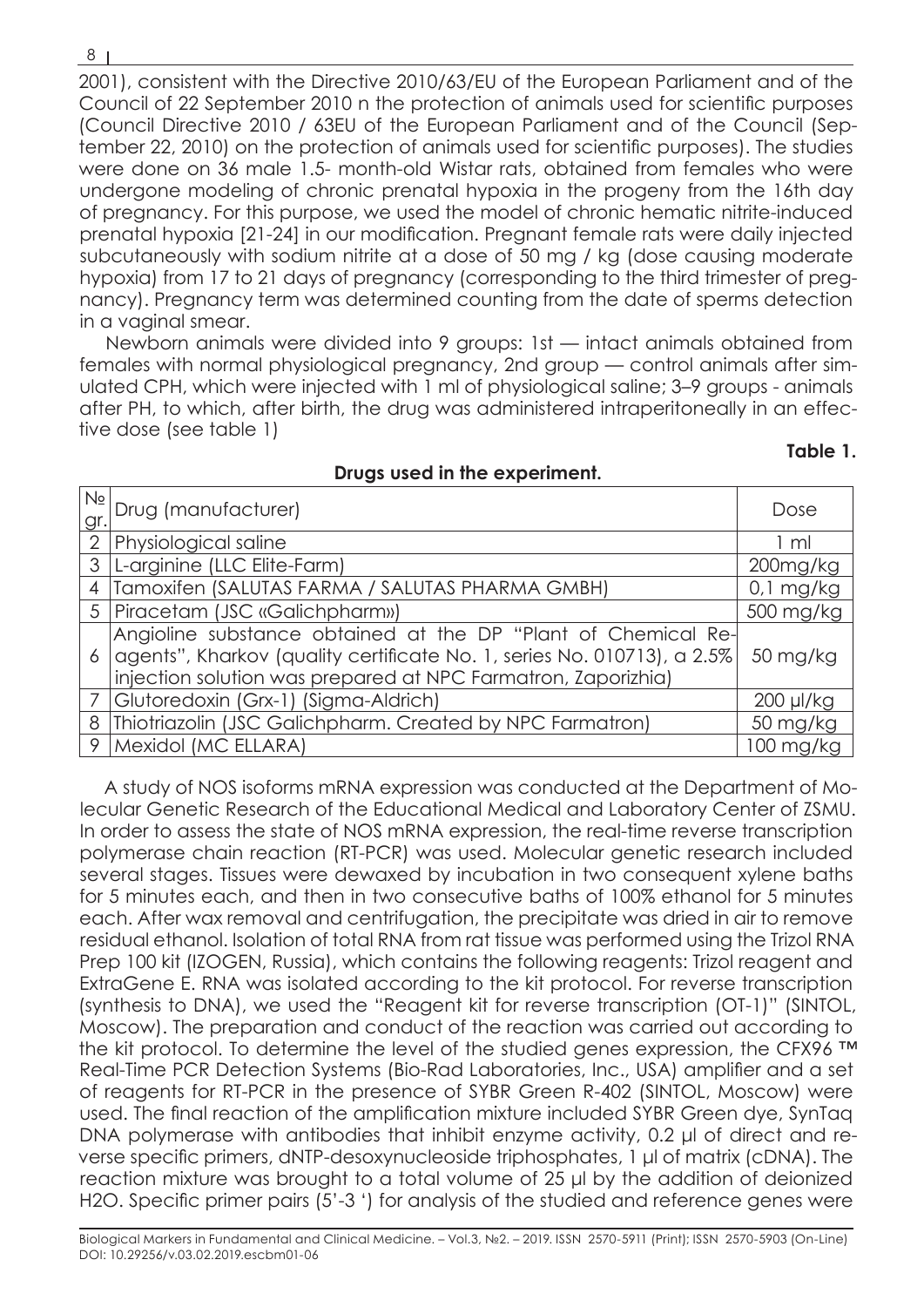selected using PrimerBlast software (www.ncbi.nlm.nih.gov/tools/primer-blast) and manufactured by ThermoScientific, USA.

| Gene             | Nucleotide sequence of the primer                     | $\text{Im} \, \text{C}$ | PCR product<br>length, bp | Exon-<br>exon<br>junction |  |  |
|------------------|-------------------------------------------------------|-------------------------|---------------------------|---------------------------|--|--|
| NOS1             | F = GACGCAGATGAGGTTTTCAGC<br>$R = GGGGGCAGGAGGATCCAG$ | 59.87<br>61.17          | 45                        | 4477/4478                 |  |  |
| NOS <sub>2</sub> | F = GIICCICAGGCIIGGGICII<br>R = CCGTGGGGCTTGTAGTTGAC  | 59.6<br>60.95           | 49                        | 143/144                   |  |  |
| NOS <sub>3</sub> | F = CCCAGGAGAGATCCACCTCA<br>R = CAGCACATCCTGGGTTCTGT  | 60.03<br>59.96          | 58                        | 2899/2900                 |  |  |

# **Specific primers used in real time RT-PCR.**

Amplification occurred under the following conditions: initiated denaturation 95 ° C for 10 min.; further 50 cycles: denaturation - 95 ° C, 15 sec., annealing of primers - 58-63 ° С, 30 sec., elongation -72 ° С, 30 sec. The fluorescence intensity was automatically recorded at the end of the elongation stage of each cycle via the SybrGreen channel. The actin, beta gene (Actb) was used as a reference gene to determine the relative value of the change in the studied genes expression level. Significance of differences between the experimental groups was performed using the nonparametric Mann-Whitney U-test. Differences with a significance level of more than 95% (p <0.05) were considered reliable. The research results were processed using the statistical package of the licensed program "STATISTICA for Windows 6.1"

**Results.** As a result of a study of mRNA expression by PCR, it was found that the modeling of CPH leads to persistent impairment of iNOS, eNOS, nNOS mRNA expression in 1.5-month-old experimental animals. Thus, the expression of nNOS mRNA is increased by more than 2 times, the expression of iNOS mRNA rises in 4 times in comparison with the intact group, and the expression of eNOS mRNA is reduced in 2 times. We have found that the use of L-arginine, Angiolin and Glutoredoxin did not lead to significant changes in the expression of nNOS mRNA, in comparison with the control group. In groups of animals after CPH and the administration of Tamoxifen and Thiotriazolin, the level of nNOS mRNA expression significantly exceeds the control indices (by 110% and 81%, respectively (p <0.05)). The rate of nNOS mRNA expression in the group of animals after CPH and the injection of the Mexidol is 30% lower than in the control group.



**Table 2.**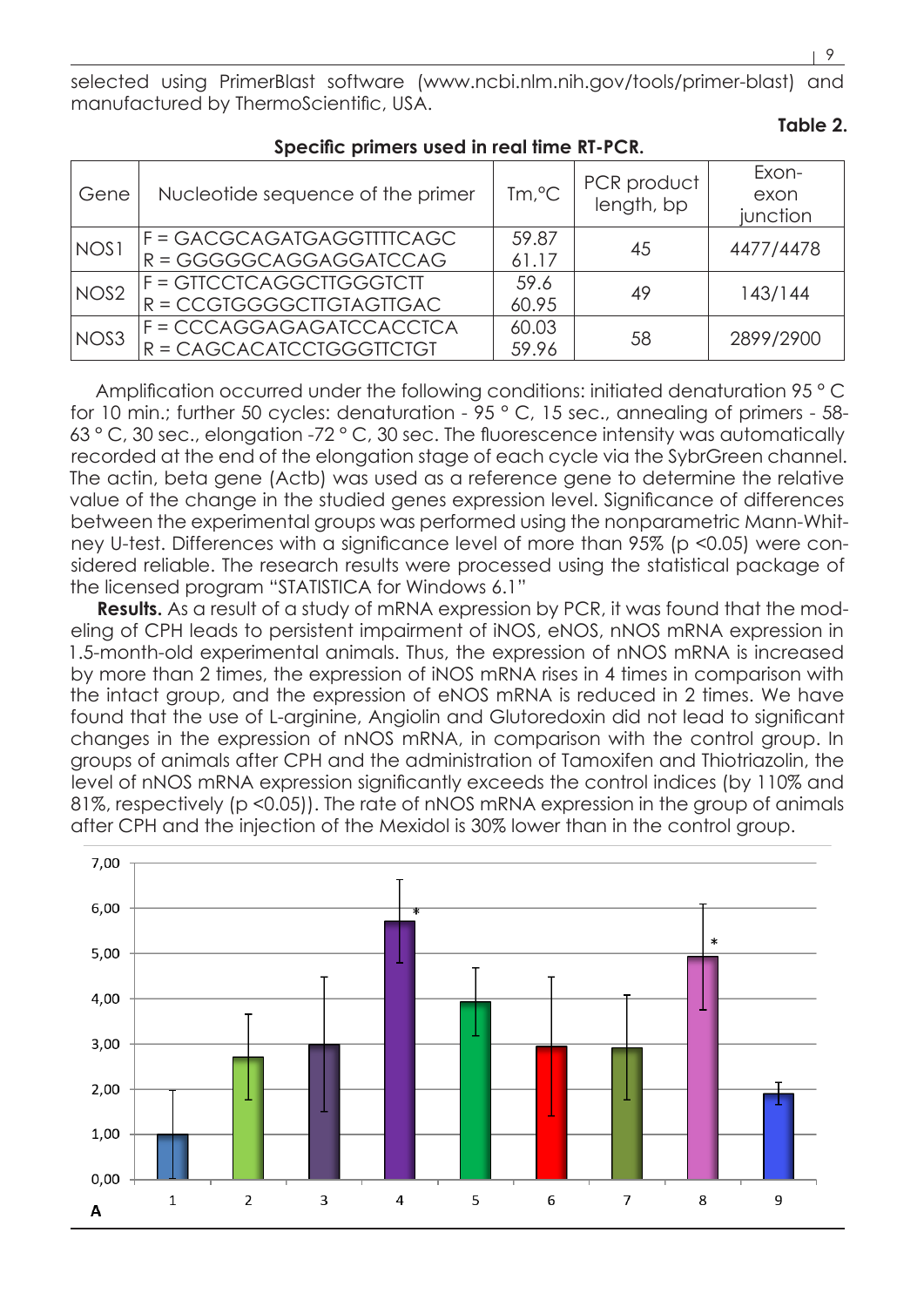

**Fig. 1. Relative normalized expression of mRNA of (A) nNOS, (B) eNOS, (C) iNOS** (1 - group of intact animals, 2 - control group after CPH, 3 - after CPH and injection of L-arginine, 4 - Tamoxifen, 5 - Piracetam, 6 - Angiolin, 7 - Glutoredoxin, 8 - Thiotriazolin, 9 - Mexidol).

*Note: \* - significant differences in parameters (p <0.05) in relation to the control group.*

Studies of the expression of eNOS mRNA showed that in all groups except animals treated with Piracetam, the level of eNOS synthesis was higher than the control values (in 2.3 times after the injection of Tamoxifen and Mexidol, in 3.3 times for L-arginine, in 4 times for Thiotriazoline, in 5.5 times for Glutoredoxin and in 27.6 times for Angioline). The expression of eNOS mRNA in animals after injection of Angioline was significantly (p <0.05) higher than that of all experimental groups. The level of eNOS mRNA expression in animals treated with Piracetam does not differ from the control indices.

The nature of the iNOS mRNA expression in groups of animals after CPH treated with the studied drugs demonstrates different directions of their actions. So, in animals, after the injection of Glutoredoxin and Mexidol, the level of expression of iNOS mRNA ap-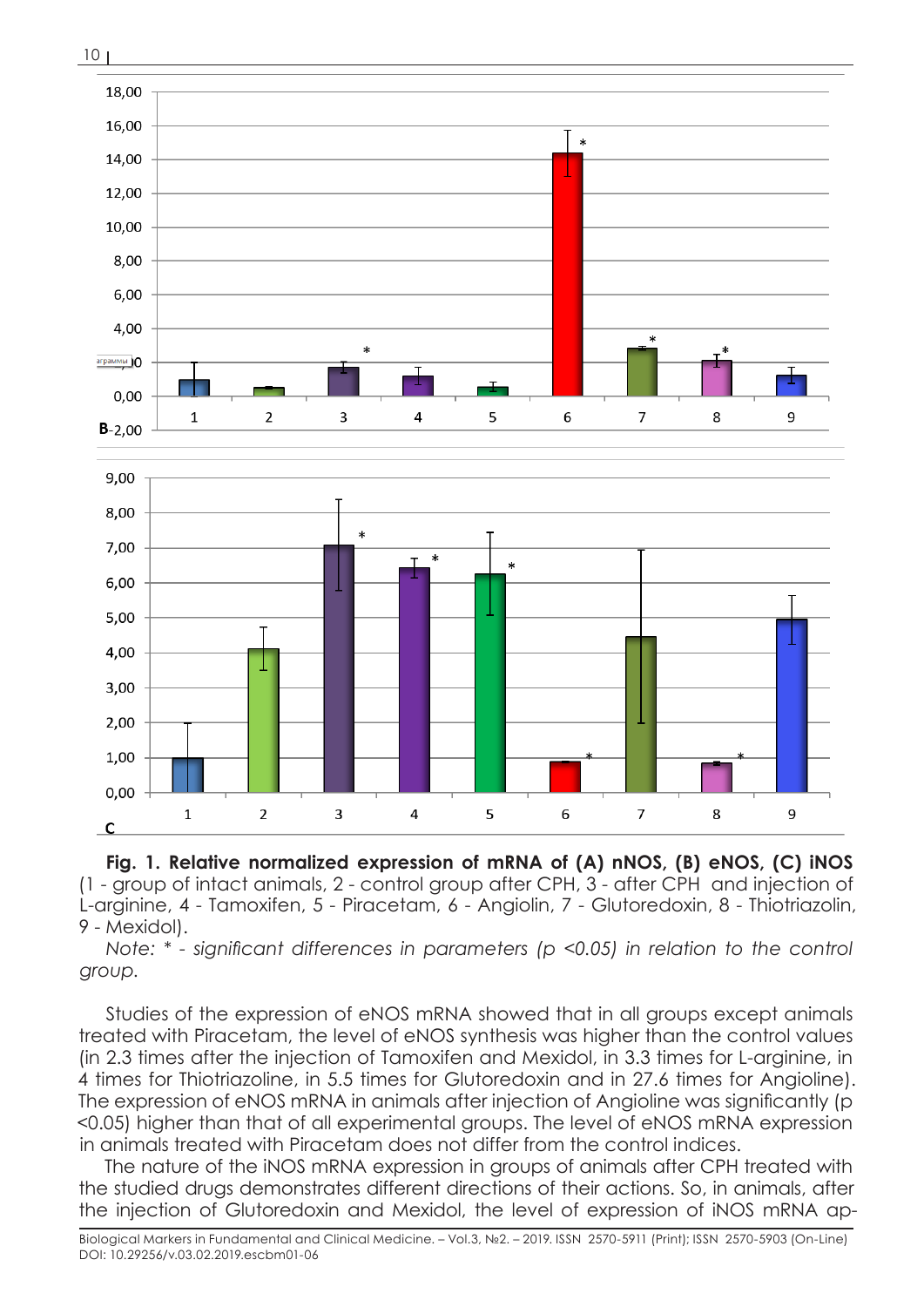proaches the control values. The iNOS mRNA content in the groups of animals treated with L-arginine, Tamoxifen, and Piracetam was significantly higher than the control group value (72%, 56%, and 52%, respectively (p <0.05)). Only two drugs - Angiolin and Thiotriazolin demonstrate a significant decrease in iNOS synthesis in 5 times in comparison with the control and are significantly comparable with the indices of the intact group.

Studies have shown that in 1.5-month-old rats undergoing CPH, the expression character of NOS mRNA in the CA1 zone of the hippocampus changes - an increase in the expression of nNOS mRNA and iNOS mRNA in response to activation of oxidative stress and neuroinflammation takes place [20]. Pharmacological correction of simulated CPH changes the character of mRNA expression of all NO synthases isoforms.

Determination of mRNA expression is a modern highly informative method for evaluation of the structure functional activity, activation of the corresponding genes, and intracellular synthetic processes. Increased mRNA expression directly indicates the activation of certain genes of the cell genome. This activation is associated with action of stimulating signals for activation of adaptive-compensatory intracellular mechanisms. The obtained data are in line with the modern concept of neurodegeneration in cerebral ischemia, which is consistent with our previous studies, demonstrating a significant increase in NO production due to increased activity and expression on account of nNOS and, especially, iNOS [17-20]. Also, we found inhibition of eNOS mRNA expression in the hippocampus CA1 zone of 1.5-month-old rats undergoing CPH. This does not contradict the data of other researchers and the ideas about the cascade mechanism of ischemic neurodegeneration, which shows an increase in the expression of iNOS and nNOS [2, 6, 7, 9, 11, 13, 16]. The activity and expression of eNOS may vary with the time and severity of ischemic brain damage. In the first minutes after ischemia, activation of eNOS expression takes place. It is associated with activation of c-fos and VEGF, and in the longer term of the pathology, this constitutional iso-enzyme is inhibited in response to activation of oxidative stress and neuroinflammation [6, 20, 25, 27].

Neuroprotection or neurotoxicity of nitric oxide produced by various isoforms of NO synthases after the damaging effects of CPH is determined by both the stage of the process and the depth of brain tissue damage [25]. There are no data in the literature on the character of changes in the expression of NO synthases in the brain after CPH. The available data on disorders in the nitroxydergic system after acute hypoxia and ischemia demonstrate the staged nature of these changes. According to Viktorov I.V. (2000) in the initial period, the expression of constitutional NO synthases, aimed at compensating for ischemia, predominates. Next, the production of nitric oxide and other free radicals increases sharply, giving rise to intense oxidative stress. Since the main mass of neurons (about 98%) does not contain nNOS, its damage is determined by exogenous nitric oxide, the sources of which, in addition to endotheliocytes, are NOS neurons, activated astrocytes containing both iNOS and nNOS, microglia. It has been suggested that at the initial stage of occurrence of ischemia, the activation of the nitroxydergic system can have a beneficial effect due to an increase of cerebral blood flow, but in a later period it causes a neurotoxic effect associated with an increase of free radical processes[27, 28]. Excessive production of NO can lead to excitotoxicity, apoptosis, and inflammation. Van den Tweel E.R (2005) has shown that combined inhibition of neuronal nitric oxide synthase (nNOS) and inducible NOS (iNOS) can reduce hypoxia-ischemia-induced brain damage in 12-day-old rats [29]. However, inhibition of eNOS is harmful, as it leads to a decrease of cerebral blood flow and to increase of hypoxic effects.

Currently great efforts are applied to research and development of drugs - selective inhibitors of nNOS, the effects of which would not affect the synthesis of eNOS [30, 31]. Regarding inhibition of iNOS, opinions are controversial.

Some authors point to the need to reduce the level of iNOS [31,32]. Other authors argue that iNOS is necessary to manage balance between relaxation and constriction factors in the cardiovascular system which is a subject to chronic hypoxia [33].

Xingping Q. (2019) indicates that hypothermia, which is used globally as the main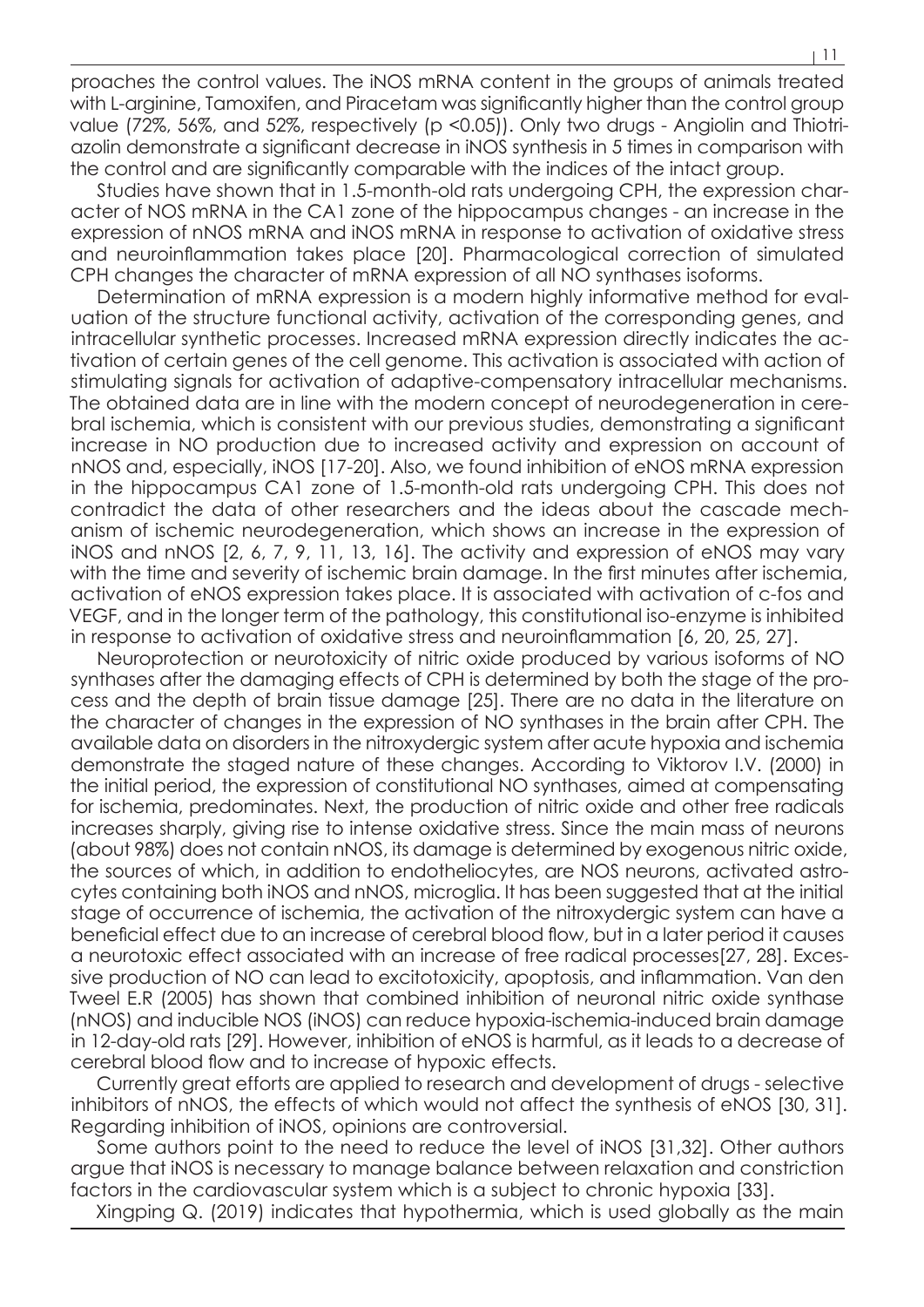therapeutic tool for the treatment of CPH, prevents the increased expression of nNOS and iNOS in the cerebral cortex and thereby prevents an increase in NO and reduces damage to neurons [34].

The data obtained by us correspond to modern concepts of the brain nervous tissue nitroxergic system disorders after hypoxic exposure [4, 5, 12, 35]. Analysis of the results of the prolonged effect of the studied drugs on the level of expression of mRNA NO synthase isoforms shows that the use of the studied drugs led to normalization of iNOS, nNOS mRNA expression in animals exposed to CPH. Actively reducing mRNA nNOS expression were the following drugs: Mexidol, Angiolin, Glutoredoxin and L-arginine. Effects of Piracetam and Thiotriazolin on reduction of the neuronal NOS synthesis were, in comparison with other drugs, less effective.

In the results of the examined drugs' effect on reducing the level of inducible NOS expression, Angioline and Thiotriazoline have been more effective drugs, and L-arginine, Tamoxifen and Piracetam have shown a more moderate therapeutic effect.

Expression of mRNA of the NOS endothelial isoform, according to the literature, demonstrates a contradictory nature. According to the numerous data, eNOS is activated at the beginning of hypoxic exposure, and at chronic oxygen deficiency its synthesis decreases [9, 11,13]. Wang H. et al. (2009) found that eNOS expression was reduced after OGD reperfusion injury. Yagita et al., 2013 showed that eNOS dysfunction leads to endothelial dysfunction and inhibits tissue repair after ischemic injury [37].

The results of the studied drugs effect on the level of eNOS mRNA expression demonstrate the undisputed leader in stimulating the synthesis of endothelial NOS - the drug Angiolin. The remaining drugs have also increased the level of eNOS synthesis in comparison with the control in 2-5 times. A comparative analysis of the therapeutic effect of L-arginine, Tamoxifen, Piracetam, Angiolin, Glutoredoxin, Thiotriazolin and Mexidol on the recovery processes after PH indicates the most effective impact on the dynamics of all NOS isoforms the synthesis of the drug Angiolin.

An increase in the expression of endothelial NOS, normalization of the neuronal NOS and a decrease in the inducible NOS expression can be regarded as a manifestation of the endothelial and neuroprotective effects of the drugs. Considering a similar effect in the studied drugs, we can conclude not only about their effectiveness, but also the correctness of the choice of the target link with CPH. The most effective was the effect on the target link of ischemic brain damage in chronic renal failure, such as a violation in the conjugated NO / SH system by thiol antioxidants by ROS and NO scavengers, Thiotriazolin and, especially Angiolin.

Thus, the revealed decrease of iNOS mRNA expression under the influence of Angiolin and Thiotriazolin can be explained by its ability to reduce the level of ROS and cytotoxic forms of NO participating in the regulation of this enzyme expression [35, 38]. The decrease in iNOS mRNA expression can also be explained by the property of the Angiolin and Thiotriazolin molecule fragment, namely, the properties of 3-methyl-1,2,4-triazolyl-5-thioacetate to bind excessive ROS and protect sensitive cysteine residues - Cys 252, Cys 154 and Cys 61in its DNA-binding domains, and to participate in the reduction of these groups in a reversible inactivation, playing the role of Redox Faktor-1 [35]. Reducing the excessive level of ROS, Angiolin and Thiotriazolin, indirectly through regulation of the transcription factor NF-kB, are able to regulate the expression of redox-sensitive genes, including those responsible for iNOS synthesis [35]. The higher Angiolin activity compared to Thiotriazolin can be explained by the presence of L-lysine residue in its structure, which can interrupt ROS-dependent mechanisms of IL-1b and TNF-a expression , as well as increase in the bioavailability of L-arginine [38]. Of interests are the mitoprotective properties of Angiolin and its ability to reduce ROS by mitochondrial bioenergetic reactions also. If the fragment of the Angiolin molecule - 3-methyl-1,2,4-triazolyl-5-thioacetate is able to influence on compensatory cytosolic mitochondrial shunts, the L-lysine residue together with vitamin C can form L-carnitine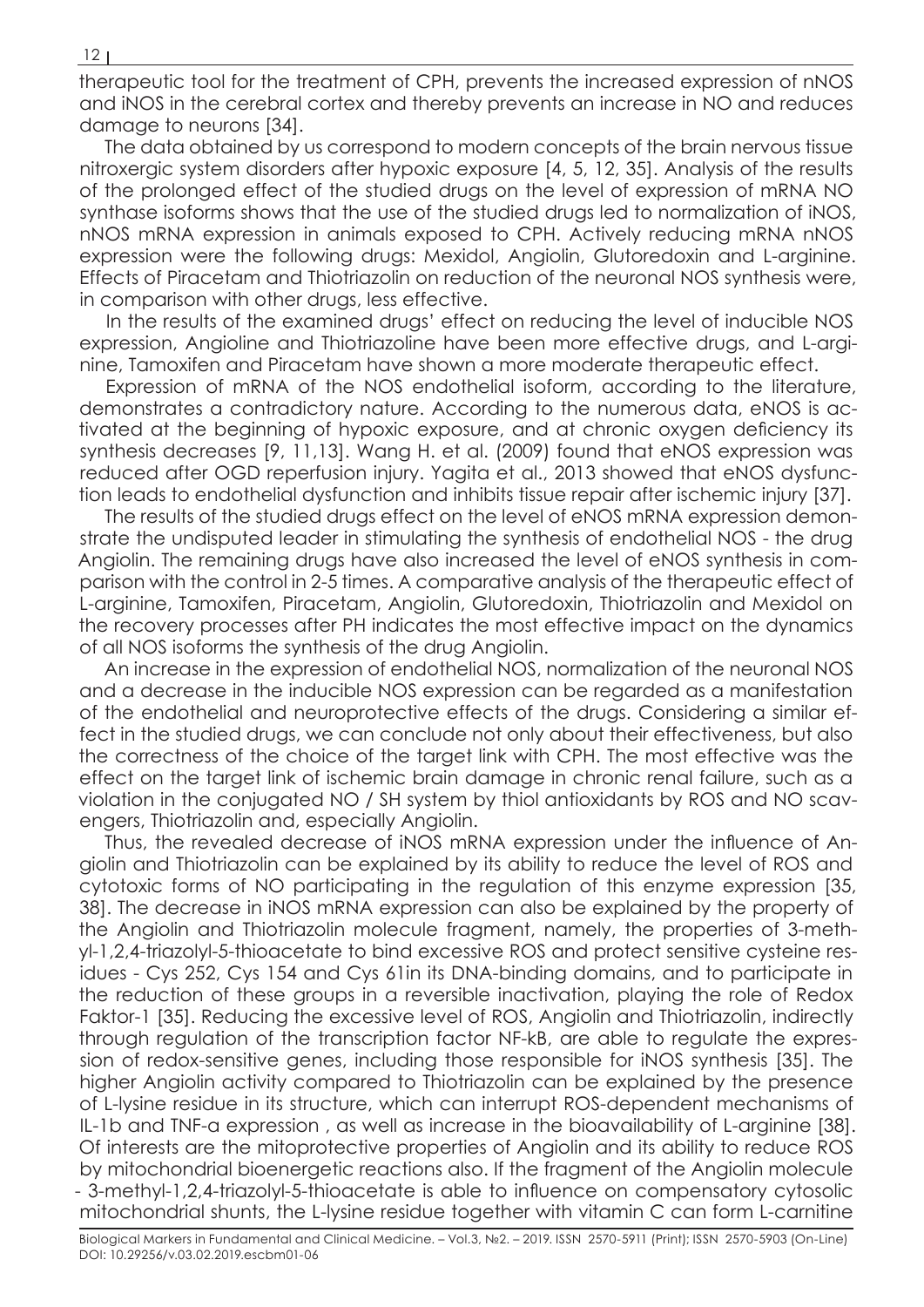[39]. Also, the L-lysine residue can affect the expression of eNOS, and Angiolin is able to increase the expression of VEGF in the capillaries and vessels of the muscle type in the brain [20]. The effect on transcription processes noted for Angiolin can be explained by its effect on c-fos and HSP70 [40]. The obtained effects of Mexidol are also explained in terms of the antioxidant properties of its structure —oxypyridine, which binds free radicals, increases glutathioperoxidase activity, and the ability of the succinic acid in the Mexidol molecule to reduce the formation of ROS by mitochondrial bioenergetic reactions [20, 41]. Firstly identified properties of Tamoxifen to regulate the expression of NOS isoforms mRNA are explained not only by its ability to increase the level of intramitochondrial HSP70 after interaction with  $ER<sub>b</sub>$  and regulate ROS levels, but also by the direct antioxidant properties of this drug [20, 42]. In addition, at the examined dose, Tamoxifen modulates  $ER_{b}$ , by regulation of hormone-activating transcription factors which initiate gene transcription [42]. The therapeutic effect of L-arginine is directly related to the production of NO and its antioxidant properties [43]. However, the low efficiency of L-arginine is explained by a sharp decrease in NO bioavailability under the conditions of oxidative stress, and by the loss of its antioxidant and signaling properties, by the conversion of NO to the cytotoxic ONOO- or nitrosonium ion [20]. In this regard, the question of the combined use of L-arginine with thiol antioxidants that increase the NO bioavailability due to the formation of nitrosothiols is considered [20. 43, 44].

**Conclusion.** The nitroxergic system, especially its link such as expression of mRNA of nNOS, eNOS and iNOS, is an important link - the target of neuroprotection in CPH. Pre-selection of drugs - the candidates – antioxidants received experimental basis. The thiol scavengers ROS / NO – Thiotriazolin and Angiolin have shown the greatest efficiency in regulating of the expression of nNOS, eNOS, iNOS mRNA in animal CA1 hippocampus after CPH. The new original drug Angiolin, possessing endothelioprotective and neuroprotective effects, can be considered as a promising agent for correction of the CPH negative effects in newborns.

## **Acknowledgments**

We are grateful to the Research Council of Zaporizhzhia State Medical University for their financial support.

#### **Ethical considerations**

All investigations conformed to the ethical of research and were approved by the Bioethics Committee of Zaporizhzhia State Medical University.

### **Conflict of interest**

All authors declare that no conflict of interest exists.

#### **References:**

- **1. Urazov M. D., Astrakhanova Т. А., Usenko А. V. et al. New aspects of central nervous system adaptation to prenatal hypoxia // Sovremennye tehnologii v medicine. 2018; 10(4): 60-68.**
- **2. Sukhanova I. A., Sebentsova E. A., Levitskaya N. G. The Acute and Delayed Effects of Perinatal Hypoxic Brain Damage in Children and in Model Experiments with Rodents // Neurochemistry. 2016; 33(4): 276–292.**
- **3. Sozaeva D. I., Berezhanskaya S. B. Pathogenetic mechanisms of brain damage in infants undergoing hypoxia in the perinatal period // Modern problems of science and education. 2014; 4: URL: http://www.science-education.ru/ru/ article/view?id=14340.**
- **4. Millar L. J., Shi L., Hoerder-Suabedissen A. et al. Neonatal Hypoxia Ischaemia: Mechanisms, Models, and Therapeutic Challenges // Front Cell Neurosci. 2017; 11:78.**
- **5. Belenichev I. F., Aliyeva E. G. New targets for pharmacological correction of cognitive disorders in prenatal hypoxia action //Pharmacology and Drug Toxicology. 2019; 13 (4): 235-248.**
- **6. Bal N. V., Rysakova M. P., Vinarskaya A. Kh. at al. Cued memory reconsolidation in rats requires nitric oxide // European Journal of Neuroscience. 2017; 45 (5): 643-647.**
- **7. Tomilova I. K., Slobodin V. B. Nitric oxide production indices in ontogenesis under antenatal hypoxia in rats // Bulletin of the Ivanovo Medical Academy. 2011; 16 (2): 25-29.**
- **8. Malakhov V. A., Zavgorodnaya A. N., Lychko V. S. at al. The problem of nitric oxide in neurology. Monograph. 2009; 242. http://essuir.sumdu.edu.ua/handle/ 123456789/26286.**
- **9. Lubos E., Handy D. E., Loscalzo J. Role of oxidative stress and nitric oxide in atherothrombosis //Front Biosci. 2008; 1(13): 5323-5344.**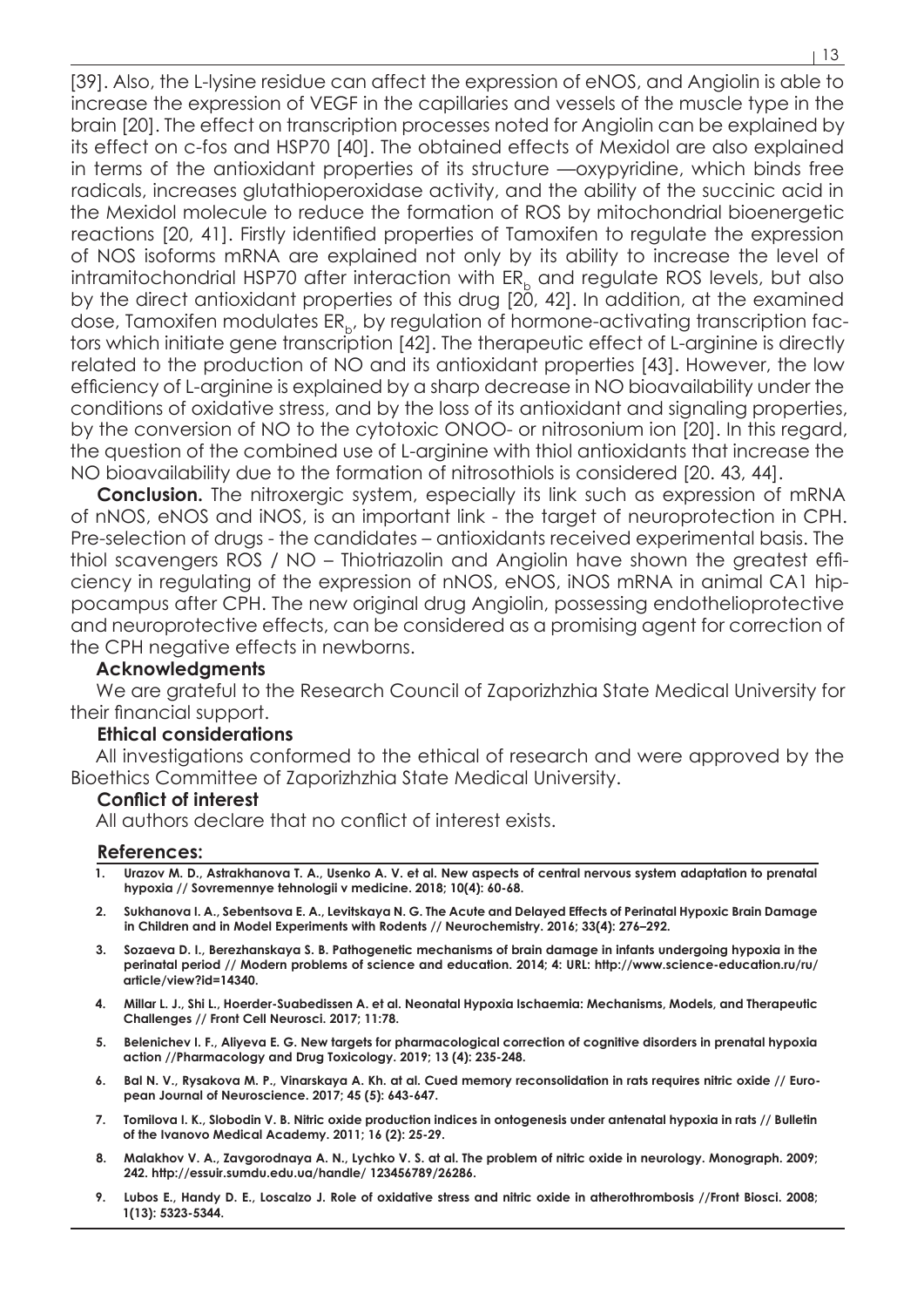- $141$ 
	- **10. Belenichev I. F., Gorbacheva S. V., Demchenko A. V. at al. The Thiol-Disulfide Balance and the Nitric Oxide System in the Brain Tissue of Rats Subjected to Experimental Acute Impairment of Cerebral Blood Flow: The Therapeutic Effects of Nootropic Drugs //Neurochemical Journal, 2014; 8 (1): 24–27.**
	- **11. Baranov A. A., Namazova-Baranova L. S., Karkashadze G. A.. New neurobiological approaches to prevention and treatment of perinatal CNS lesions //Russian Academy of Sciences. 2017; 106.**
	- **12. Chu G. L., Xin Y., Cheng J. at al. Expression of neuronal nitric oxide synthase in brain tissue of hypoxic-ischemic neonatal rat and the cerebral protective effect of neuronal nitric oxide synthase inhibitor 7-nitroindazole //Zhonghua Yi Xue Za Zhi. 2004; 84(2): 156-158.**
	- **13. Bastian Ch., Zaleski J., Stahon K. et al. NOS3 Inhibition Confers Post- Ischemic Protection to Young and Aging White Matter Integrity by Conserving Mitochondrial Dynamics and Miro-2 Levels //J Neurosci. 2018; 38 (28): 6247-6266.**
	- **14. Novikov V. E., Levchenkova O. S., Pozhilova E. V. Mitochondrial nitric oxide synthase and its role in the mechanisms of cell adaptation to hypoxia // Reviews on clinical pharmacology and drug therapy. 2016; 14 (2): 38-44.**
	- **15. Yu L., Derrick M., Ji H. at al.·Neuronal Nitric Oxide Synthase Inhibition Prevents Cerebral Palsy following Hypoxia-Ischemia in Fetal Rabbits: Comparison between JI-8 and 7-Nitroindazole //Dev Neurosci. 2011; 33: 312–319.**
	- **16. Bielenichev I. F., Stebliuk V. S., Kamyshnyi O. M. The mRNA expression character of iNOS and eNOS in the rats myocardium with alcoholic cardiomyopathy during metabolitotropic cardioprotectors therapy // Bulletin of problems biology and medicine. 2017; 136 (2): 82-85.**
	- **17. Egorov A. N., Belenichev I. F., Sokolik E. P. at al. The role of nitrosating stress in the mechanisms of neurodegradation under conditions of prenatal alcohol intoxication and ways of pharmacocorrection of occurring disorders //Zaporozhye medical journal. 2012; 5: 25-28.**
	- **18. Belenichev I. F., Pavlyuk I. V., Abramov A. V. at al. The influence of Angiolin on the morphological and functional parameters of CA1 region of the hippocampus and on the neuroapoptosis processes in experimental chronic alcohol intoxication under therapeutic mode of administration //Bulletin of problems biology and medicine. 2016; 126 (1): 130-134.**
	- **19. Belenichev I. F., Cherniy V. I., Nagorna E. A. At al. Neuroprotection and Neuroplasticity: Monograph //Kiev. 2015; 512.**
	- **20. Mazur I. A., Belenichev I. F., Kolesnik J. M. at al. Lysinium 3-methyl-1,2,4-triasolyl-5-thioacetate with neuroprotective, nootropic, cardioprotective, endotheliotropic, anti-ischemic, antioxidant, anti-inflammatory and antihypoxic effect and low toxicity// Patent RU 2370492 C2 Russian federation, Int. Cl. C07D 249/12 (2006.01) A61K 31/41 (2006.01).**
	- **21. Nyakas C., B. Buwalda, Luiten P.G. Hypoxia and brain development //Prog. Neurobiol. 1996. 49: 1-51.**
	- **22. Cherkesova. D. U., Magomedgadzhieva D. N., Rabadanova A. I. Functional changes in system mother-fetus at experimental chronic nitrite hypoxia //Izvestia of RAS SamSC. 2016; 11 (5): 934-937.**
	- **23. Sosedova L. M., Vokina V. A., Rukavishnikov V. S. Method for simulating prenatal hypoxic encephalopathy in small laboratory animals // Patent RU 2497202 C1 Russian federation, Int. Cl. G09B 23/28 (2006.01)**
	- **24. Liu H., Li J., Zhao F. et al. Nitric oxide synthase in hypoxic or ischemic brain // Rev. Neurosci. 2015; 26(1): 105–117.**
	- **25. Viktorov I. V. The role of nitric oxide and other free radicals in ischemic brain pathology // Annals of the Russian academy of medical sciences. 2000; 4: 5-10.**
	- **26. Bolaños J. P., Angeles A. Roles of nitric oxide in brain hypoxia-ischemia //Biochimica et Biophysica Acta. 1999; 1411 (2–3): 415-436.**
	- **27. Van den Tweel E. R., Peeters-Scholte C. M., Van Bel F. et al. Inhibition of nNOS and iNOS following hypoxia-ischaemia improves long-term outcome but does not influence the inflammatory response in the neonatal rat brain // Dev. Neurosci. 2002; 24(5): 389-95.**
	- **28. Van den Tweel, ER, Van Bel, F, Kavelaars [et al.]Neuroprotection with 2-iminobiotin, an inhibitor of neuronal and inducible nitric oxide synthase, after cerebral hypoxia-ischemia in neonatal rats / // J Cereb Blood Flow Metab. – 2005. - V.25. – Р.67–74.**
	- **29. Dagdeviren М. Role of Nitric Oxide Synthase in Normal Brain Function and Pathophysiology of Neural Diseases// Chapter 3 in the book: Nitric Oxide Synthase - Simple Enzyme-Complex Roles. Edited by Saravi S. S. 2017: 37-54.**
	- **30. Haiting L., Jiao L., Fengyan Z. at al. Nitric oxide synthase in hypoxic or ischemic brain injury // Reviews in the neurosciences. 2015; 26(1): 105-117.**
	- **31. Lopez I., Acuna D., Beltran-Parrazal L.et al. Evidence for oxidative stress in the developing cerebellum of the rat after chronic mild carbon monoxide exposure (0.0025% in air) //Neuroscience. 2009; 10(1): 53-71.**
	- **32. Ferreiro C. R., Palandri Chagas A. C., Catelli Carvalho M. H. at al. Influence of Hypoxia on Nitric Oxide Synthase Activity and Gene Expression in Children With Congenital Heart Disease// Circulation. 2001; 103: 2272–2276.**
	- **33. Xingping Q., Jing C., Zhong Y. et al. Mechanism and Treatment Related to Oxidative Stress in Neonatal Hypoxic-Ischemic Encephalopathy //Front. Mol. Neurosci. 2019. 12: 88.**
	- **34. Wang H, Wang AX, Liu Z et al. The trafficking/interaction of eNOS and caveolin-1 induced by insulin modulates endothelial nitric oxide production // Mol Endocrinol. 2009: 23: 1613–1623.**
	- **35. Yagita Y, Kitagawa K, Oyama N. et al. Functional deterioration of endothelial nitric oxide synthase after focal cerebral ischemia // J Cereb Blood Flow Metab. 2013; 33(10): 1532–1539.**
	- **36. Belenichev I.F., Kucherenko L.I., Nagornaya E.A. at al. Functional nitric oxide conjugate systems state/restored heart thiols of rats in modeling isadrine-pituitrin's myocardial infarction using metabolitetropic cardioprotector «Angiolin» // International Journal of Basic & Clinical Pharmacology. 2015; 4 (1): 15-21.**